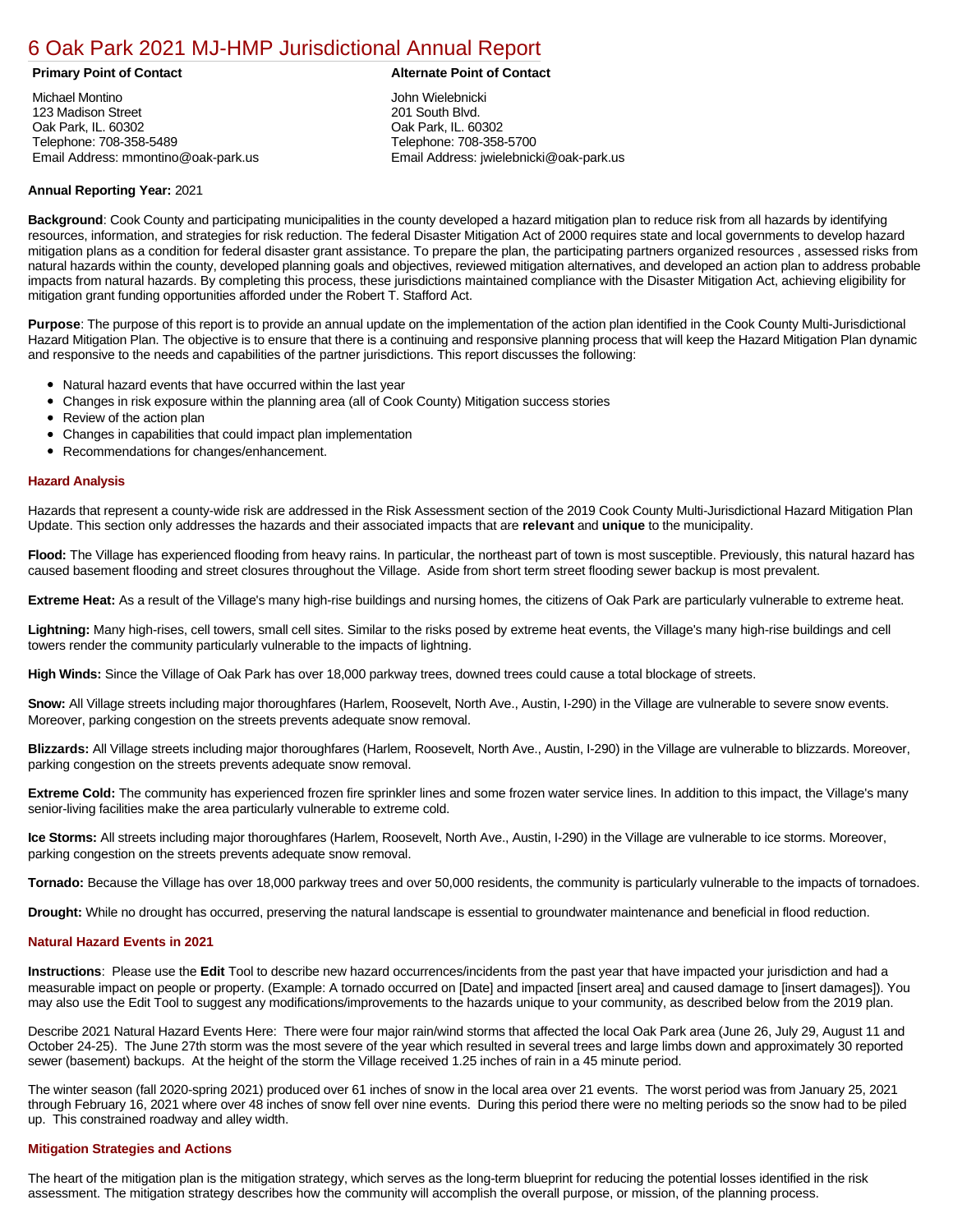### **New Mitigation Actions**

Please submit [here](https://integratedsolutions.wufoo.com/forms/mg21jvf0jn639o/)

### **Ongoing Mitigation Actions**

The following are ongoing actions. During the 2021 update, these "ongoing" mitigation actions and projects were modified and/or amended, as needed. Reviewers of this report should refer to the Hazard Mitigation Plan for more detailed descriptions of each action and the prioritization process. Address the following for each mitigation action:

- Was any element of the action carried out during the reporting period?
- If no action was completed, why?
- Is the timeline for implementation or the action still appropriate?
- If the action was completed, does it need to be changed or removed from the action plan?

| TABLE: HAZARD MITIGATION ACTION PLAN MATRIX       |                                                                                                                                                                              |                                                     |                                                                                                             |                   |                         |                                                            |                              |                                                                 |
|---------------------------------------------------|------------------------------------------------------------------------------------------------------------------------------------------------------------------------------|-----------------------------------------------------|-------------------------------------------------------------------------------------------------------------|-------------------|-------------------------|------------------------------------------------------------|------------------------------|-----------------------------------------------------------------|
|                                                   | <b>Completion status legend:</b><br>$O =$ Action Ongoing toward Completion<br>$N = New$<br>$R =$ Want Removed from Annex<br>$C = Project Completed$<br>$X = No$ Action Taken |                                                     |                                                                                                             |                   |                         |                                                            |                              |                                                                 |
| 2021<br><b>Status</b>                             | 2020<br><b>Status</b>                                                                                                                                                        | 2019 Status                                         | <b>Hazards Mitigated</b>                                                                                    | Objectives<br>Met | Lead<br><b>Agencies</b> | <b>Estimated</b><br>Cost                                   | Sources of<br><b>Funding</b> | <b>Timeline/Projected</b><br><b>Completion Date</b><br>(a)      |
|                                                   |                                                                                                                                                                              |                                                     | Action O4.1-Identify combined sewer system defects through video inspection.                                |                   |                         |                                                            |                              |                                                                 |
| <b>Status Description:</b>                        |                                                                                                                                                                              |                                                     |                                                                                                             |                   |                         |                                                            |                              |                                                                 |
| $\circ$                                           |                                                                                                                                                                              | Ongoing                                             | Flooding, Severe<br>Weather                                                                                 | 6, 9, 13          | Village                 | \$100,000<br>annually; Low                                 | Water & Sewer<br>Fund        | Annual Program                                                  |
|                                                   |                                                                                                                                                                              | Action O4.2-Conduct sewer main repairs/replacements |                                                                                                             |                   |                         |                                                            |                              |                                                                 |
| <b>Status Description:</b>                        |                                                                                                                                                                              |                                                     |                                                                                                             |                   |                         |                                                            |                              |                                                                 |
| $\circ$                                           |                                                                                                                                                                              | Ongoing                                             | Flooding, Severe<br>Weather                                                                                 | 2, 9, 13          | Village                 | High                                                       | Grants/W&S<br>Fund           | See the FY 2022-<br>2026 CIP                                    |
|                                                   |                                                                                                                                                                              | Action O4.3-Identify sewer capacity constraints     |                                                                                                             |                   |                         |                                                            |                              |                                                                 |
| <b>Status Description:</b>                        |                                                                                                                                                                              |                                                     |                                                                                                             |                   |                         |                                                            |                              |                                                                 |
| $\circ$                                           |                                                                                                                                                                              | Ongoing                                             | Flooding, Severe<br>Weather                                                                                 | 2, 9, 13          | Village                 | \$10,000<br>annually; Low                                  | W&S Fund                     | Annual Program                                                  |
|                                                   |                                                                                                                                                                              |                                                     | Action 04.4-Education program to encourage downspout disconnection                                          |                   |                         |                                                            |                              |                                                                 |
| <b>Status Description:</b>                        |                                                                                                                                                                              |                                                     |                                                                                                             |                   |                         |                                                            |                              |                                                                 |
| $\circ$                                           |                                                                                                                                                                              | Ongoing                                             | Flooding, Severe<br>Weather                                                                                 | 6, 8, 9, 13       | Village                 | Low                                                        | Gen Rev                      | <b>Education materials</b><br>located on the<br>Village Website |
|                                                   |                                                                                                                                                                              |                                                     | Action O4.5—Implement education/grant program that promotes native landscapes                               |                   |                         |                                                            |                              |                                                                 |
| <b>Status Description:</b>                        |                                                                                                                                                                              |                                                     |                                                                                                             |                   |                         |                                                            |                              |                                                                 |
| $\circ$                                           |                                                                                                                                                                              | Ongoing                                             | Flooding, Severe<br>Weather, Drought                                                                        | 3, 4, 6, 13       | Village                 | \$90,000<br>annually<br>(including<br>engineering);<br>Low | W&S Fund                     | <b>Annual Rain Ready</b><br>Program                             |
|                                                   |                                                                                                                                                                              |                                                     | Action 04.6—Adopt financial assistance programs encouraging homeowners to install sewer backflow preventers |                   |                         |                                                            |                              |                                                                 |
| <b>Status Description:</b>                        |                                                                                                                                                                              |                                                     |                                                                                                             |                   |                         |                                                            |                              |                                                                 |
| O                                                 |                                                                                                                                                                              | Ongoing                                             | Flooding, Severe<br>Weather                                                                                 | 6, 7, 9, 10       | Village                 | \$200,000<br>annually;<br>Medium                           | W&S Fund                     | Annual Program                                                  |
|                                                   | Action O4.7-Implement tree planting program                                                                                                                                  |                                                     |                                                                                                             |                   |                         |                                                            |                              |                                                                 |
|                                                   | <b>Status Description:</b>                                                                                                                                                   |                                                     |                                                                                                             |                   |                         |                                                            |                              |                                                                 |
| $\circ$                                           |                                                                                                                                                                              | Ongoing                                             | Flooding, Severe<br>Weather                                                                                 | 3, 4, 10, 13      | Village                 | \$200,000<br>annually;<br>Medium                           | <b>CIP</b>                   | Annual Program                                                  |
| Action O4.8-Update the Village Comprehensive Plan |                                                                                                                                                                              |                                                     |                                                                                                             |                   |                         |                                                            |                              |                                                                 |
| <b>Status Description:</b>                        |                                                                                                                                                                              |                                                     |                                                                                                             |                   |                         |                                                            |                              |                                                                 |
| ${\sf R}$                                         | $\overline{a}$                                                                                                                                                               | Completed                                           | All                                                                                                         | 1, 3, 4, 6, 10    | Planning                | Medium                                                     | Grants/Gen Rev               | Completed                                                       |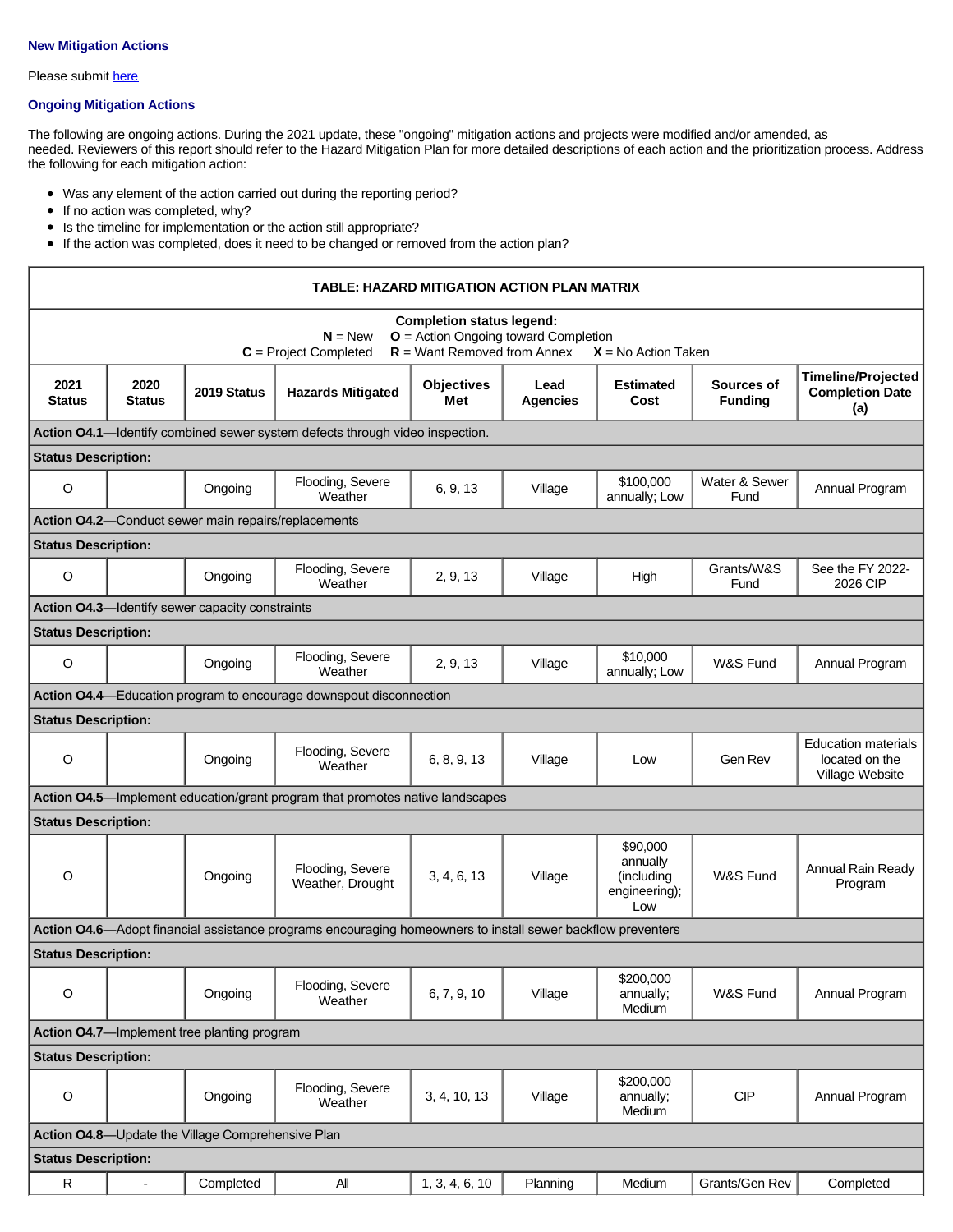| Action O4.9-Consider participation in the NFIP                                                                                                                                           |                          |           |                                                                                                                                                                 |                  |                                       |                |                                              |                      |
|------------------------------------------------------------------------------------------------------------------------------------------------------------------------------------------|--------------------------|-----------|-----------------------------------------------------------------------------------------------------------------------------------------------------------------|------------------|---------------------------------------|----------------|----------------------------------------------|----------------------|
| <b>Status Description:</b>                                                                                                                                                               |                          |           |                                                                                                                                                                 |                  |                                       |                |                                              |                      |
| R                                                                                                                                                                                        |                          | Removed   | Flooding                                                                                                                                                        | 4, 6, 9          | Village of Oak<br>Park                | Low            | <b>General Fund</b>                          | Removed              |
|                                                                                                                                                                                          |                          |           | Action 04.10-Identify relocation of structures in hazard-prone areas                                                                                            |                  |                                       |                |                                              |                      |
| <b>Status Description:</b>                                                                                                                                                               |                          |           |                                                                                                                                                                 |                  |                                       |                |                                              |                      |
| $\mathsf{R}$                                                                                                                                                                             | $\overline{\phantom{a}}$ | Removed   | Αll                                                                                                                                                             | 7, 13            | Village of Oak<br>Park                | High           | High FEMA<br>Hazard<br>Mitigation            | Removed              |
| Action 04.11-Support the county plan                                                                                                                                                     |                          |           |                                                                                                                                                                 |                  |                                       |                |                                              |                      |
| <b>Status Description:</b>                                                                                                                                                               |                          |           |                                                                                                                                                                 |                  |                                       |                |                                              |                      |
| $\circ$                                                                                                                                                                                  |                          | Ongoing   | All                                                                                                                                                             | All              | Village of Oak<br>Park                | Low            | <b>General Fund</b>                          | Short- and long-term |
|                                                                                                                                                                                          |                          |           | Action 04.12-Actively participates in the plan maintenance                                                                                                      |                  |                                       |                |                                              |                      |
| <b>Status Description:</b>                                                                                                                                                               |                          |           |                                                                                                                                                                 |                  |                                       |                |                                              |                      |
| $\circ$                                                                                                                                                                                  |                          | Ongoing   | All                                                                                                                                                             | 3, 4, 6          | Village of Oak<br>Park                | Low            | <b>General Fund</b>                          | Short-term           |
|                                                                                                                                                                                          |                          |           | Action 04.13-Update of the Village Emergency Operations Plan.                                                                                                   |                  |                                       |                |                                              |                      |
| <b>Status Description:</b>                                                                                                                                                               |                          |           |                                                                                                                                                                 |                  |                                       |                |                                              |                      |
| $\mathsf{R}$                                                                                                                                                                             | $\overline{\phantom{a}}$ | Completed |                                                                                                                                                                 |                  |                                       |                |                                              | Completed            |
|                                                                                                                                                                                          |                          |           | Action 04.14-Install overhead doors at all 3 fire stations. New doors will operate more quickly and be more reliable in improving/ensuring response time.       |                  |                                       |                |                                              |                      |
| <b>Status Description:</b>                                                                                                                                                               |                          |           |                                                                                                                                                                 |                  |                                       |                |                                              |                      |
| $\mathsf{R}$                                                                                                                                                                             |                          | Completed | Tornado, Epidemic or<br>Pandemic, Hazardous<br><b>Materials Incident</b>                                                                                        | 12               | Public Works/<br><b>Public Health</b> | \$75,000; Low  | Capital/Bonding                              | Completed            |
|                                                                                                                                                                                          |                          |           | Action 04.15—Implement Green Alley Improvements and Public Works Facility Demonstration Rain Garden                                                             |                  |                                       |                |                                              |                      |
| <b>Status Description:</b>                                                                                                                                                               |                          |           |                                                                                                                                                                 |                  |                                       |                |                                              |                      |
| R                                                                                                                                                                                        |                          | New       | Flood                                                                                                                                                           | 13               | VOP/MWRD                              | <b>Unknown</b> | Grants/CIP                                   | Completed            |
| Action 04.16-                                                                                                                                                                            |                          |           |                                                                                                                                                                 |                  |                                       |                |                                              |                      |
| <b>Status Description:</b>                                                                                                                                                               |                          |           |                                                                                                                                                                 |                  |                                       |                |                                              |                      |
| ${\sf N}$                                                                                                                                                                                |                          |           | Drought, Flood,<br>Lighting, Extreme<br>Heat, Hail, High Wind,<br>Snow, Blizzard,<br>Extreme Cold, Ice<br>Storms, Tornado,<br><b>Widespread Power</b><br>Outage | 1, 2, 3, 4, 5, 6 | Village of Oak<br>Park                | \$134,000      | <b>VOP</b><br>Sustainability<br>Fund         | 2022                 |
| Action 04.17-COVID-19 Mitigation                                                                                                                                                         |                          |           |                                                                                                                                                                 |                  |                                       |                |                                              |                      |
| <b>Status Description:</b>                                                                                                                                                               |                          |           |                                                                                                                                                                 |                  |                                       |                |                                              |                      |
| N                                                                                                                                                                                        |                          |           | Epidemic/ Pandemic                                                                                                                                              | 2, 3, 4, 5, 6    | Village of Oak<br>Park                | High           | FEMA Grants,<br>State Grants,<br>Local Funds | Ongoing              |
| (a) Ongoing indicates continuation of an action that is already in place. Short-term indicates implementation within five years. Long-term indicates<br>implementation after five years. |                          |           |                                                                                                                                                                 |                  |                                       |                |                                              |                      |

**Mitigation Success Stories:** Examples of mitigation success stories include, but are not limited to: received a Grant, completed a major mitigation project, etc.

Future Needs: Examples of future needs include, but are not limited to: receiving training to better understand the mitigation grant application process, studies that may be needed to better understand hazards/risks, etc.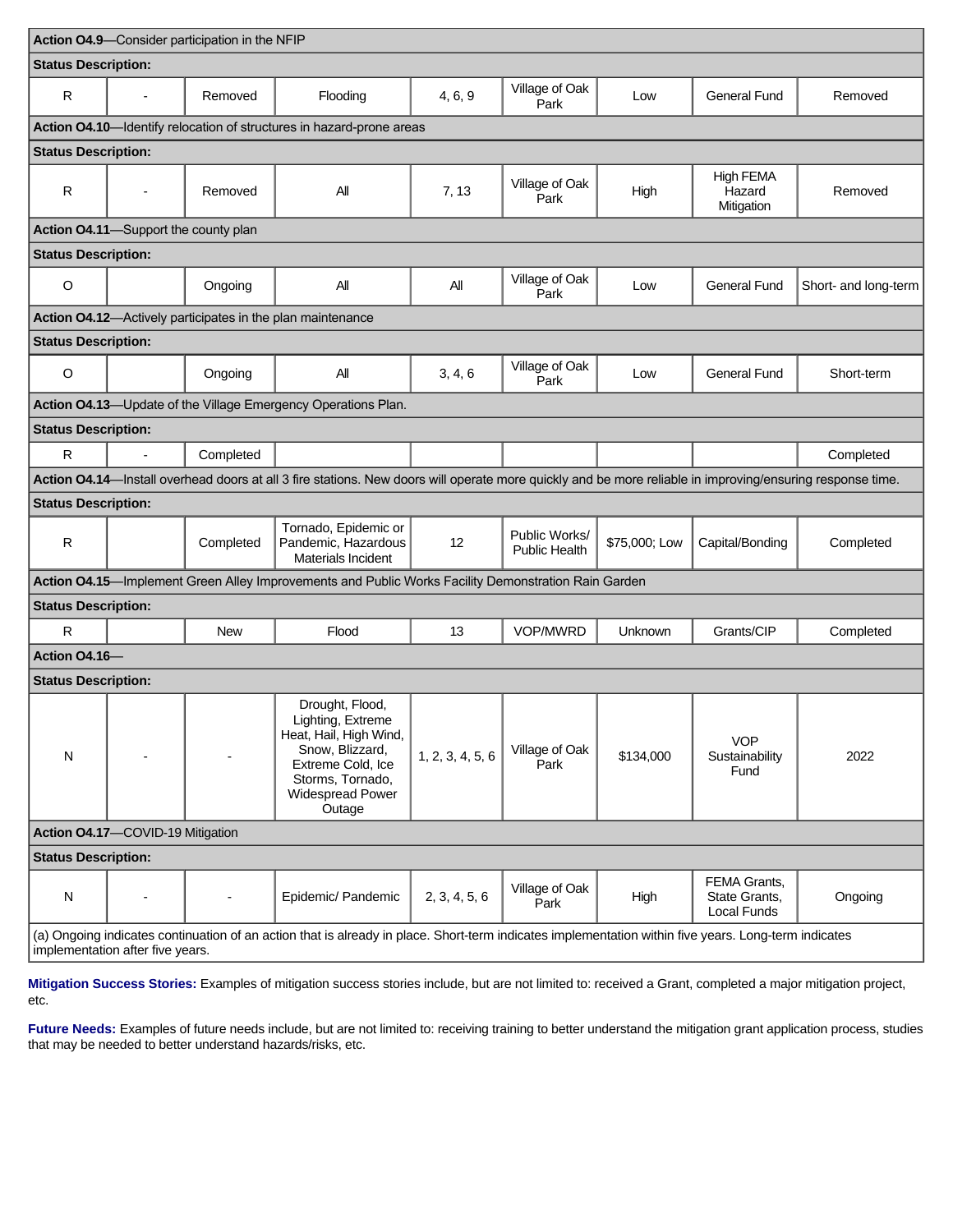# [6.1 Action O4.16](https://oakpark.isc-cemp.com/Cemp/Details?id=8336756)

| <b>Mitigation Action</b>                                | Climate Adaption Plan                                                                                                                                                                                                                                                                                                                                                                                                                                                                                                                                                                                                                                                        |  |  |
|---------------------------------------------------------|------------------------------------------------------------------------------------------------------------------------------------------------------------------------------------------------------------------------------------------------------------------------------------------------------------------------------------------------------------------------------------------------------------------------------------------------------------------------------------------------------------------------------------------------------------------------------------------------------------------------------------------------------------------------------|--|--|
| <b>Year Initiated</b>                                   | 2021                                                                                                                                                                                                                                                                                                                                                                                                                                                                                                                                                                                                                                                                         |  |  |
| <b>Applicable Jurisdiction</b>                          | Village of Oak Park                                                                                                                                                                                                                                                                                                                                                                                                                                                                                                                                                                                                                                                          |  |  |
| <b>Lead Agency/Organization</b>                         | Village of Oak Park                                                                                                                                                                                                                                                                                                                                                                                                                                                                                                                                                                                                                                                          |  |  |
| <b>Supporting Agencies/Organizations</b>                |                                                                                                                                                                                                                                                                                                                                                                                                                                                                                                                                                                                                                                                                              |  |  |
| Applicable Goal                                         | Develop and implement sustainable, cost-effective, and environmentally sound risk-reduction<br>٠<br>(mitigation) projects.<br>Protect the lives, health, safety, and property of the citizens of Cook County from the impacts of<br>٠<br>natural hazards.<br>Protect public services and critical facilities, including infrastructure, from loss of use during natural<br>٠<br>hazard events.<br>Involve stakeholders to enhance the local capacity to mitigate, prepare for, and respond to the impacts<br>of natural hazards.<br>Develop, promote, and integrate mitigation action plans.<br>٠<br>Promote public understanding of and support for hazard mitigation.<br>٠ |  |  |
| <b>Potential Funding Source</b>                         | <b>VOP Sustainability Fund</b>                                                                                                                                                                                                                                                                                                                                                                                                                                                                                                                                                                                                                                               |  |  |
| <b>Estimated Cost</b>                                   | \$134.000                                                                                                                                                                                                                                                                                                                                                                                                                                                                                                                                                                                                                                                                    |  |  |
| <b>Benefits (loss avoided)</b>                          | Climate Change Resilience and Adaption                                                                                                                                                                                                                                                                                                                                                                                                                                                                                                                                                                                                                                       |  |  |
| <b>Projected Completion Date</b>                        | 2022                                                                                                                                                                                                                                                                                                                                                                                                                                                                                                                                                                                                                                                                         |  |  |
| Priority and Level of Importance (Low,<br>Medium, High) | <b>Medium Priority</b>                                                                                                                                                                                                                                                                                                                                                                                                                                                                                                                                                                                                                                                       |  |  |
| Benefit Analysis (Low, Medium, High)                    | Low—Long-term benefits of the project are difficult to quantify in the short term.                                                                                                                                                                                                                                                                                                                                                                                                                                                                                                                                                                                           |  |  |
| Cost Analysis (Low, Medium, High)                       | Low—The project could be funded under the existing budget. The project is part of or can be part of an<br>ongoing existing program.                                                                                                                                                                                                                                                                                                                                                                                                                                                                                                                                          |  |  |
| Actual Completion Date                                  |                                                                                                                                                                                                                                                                                                                                                                                                                                                                                                                                                                                                                                                                              |  |  |

|                            | <b>Recommended Mitigation Action/Implementation Plan and Project Description</b> 1                                    |
|----------------------------|-----------------------------------------------------------------------------------------------------------------------|
| Action/Implementation Plan | The Village of Oak Park will develop a climate adaptation plan to aid in addressing a changing climate and associated |
| and Project Description:   | ∥events.                                                                                                              |

H

| <b>Mitigation Action and Project Maintenance</b> |        |                 |  |
|--------------------------------------------------|--------|-----------------|--|
| Year                                             | Status | <b>Comments</b> |  |
| 2019                                             |        |                 |  |
| 2020                                             |        |                 |  |
| $\vert$ 2021                                     | New    |                 |  |
| 2022                                             |        |                 |  |
| 2023                                             |        |                 |  |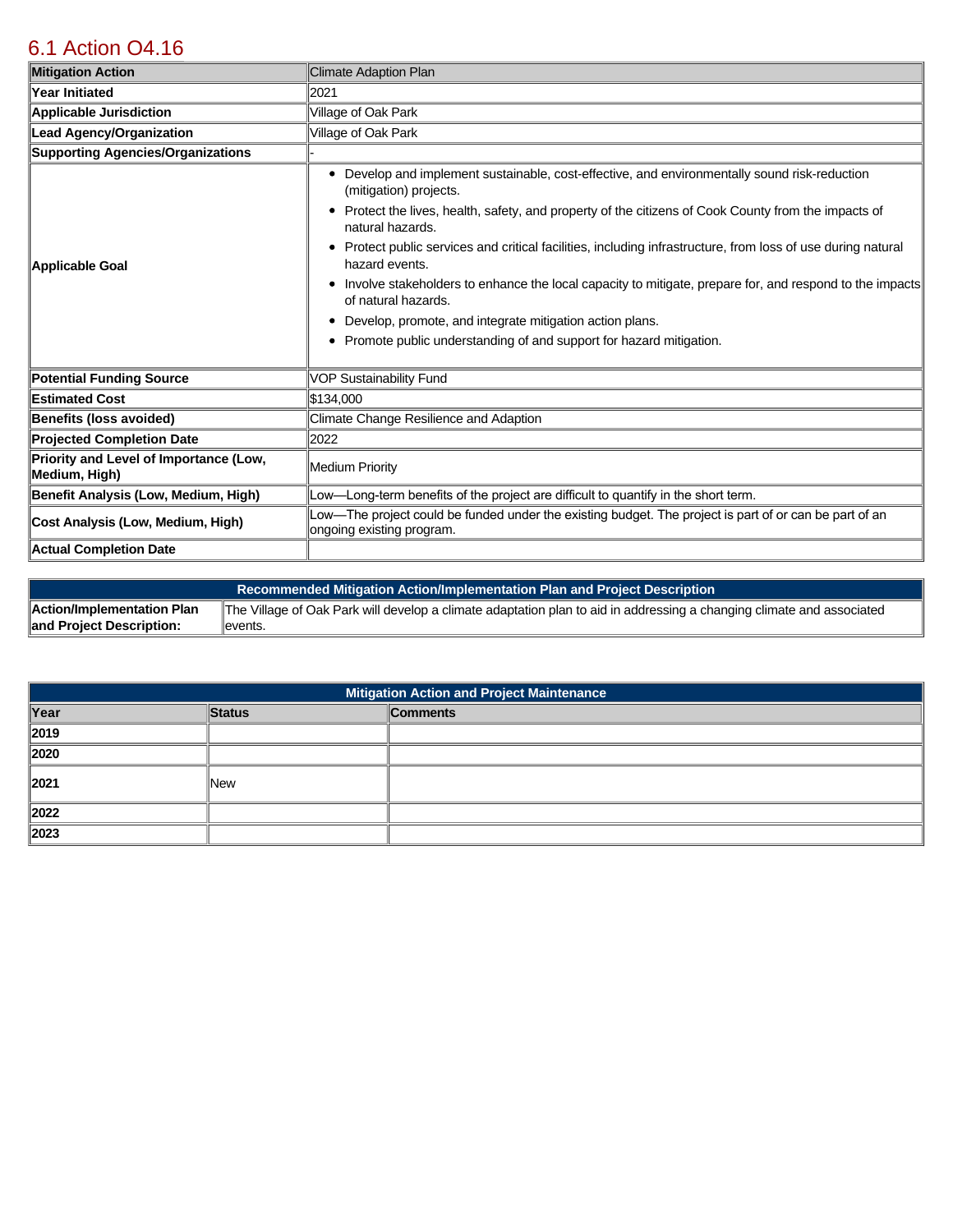|             | <b>Mitigated Hazards</b>                       |  |  |
|-------------|------------------------------------------------|--|--|
|             | <b>All Hazards</b>                             |  |  |
|             | Dam/Levee Failure                              |  |  |
| $\times$    | Drought                                        |  |  |
|             | Earthquake                                     |  |  |
| X           | Flood                                          |  |  |
| X           | Extreme Heat                                   |  |  |
| X           | Lightning                                      |  |  |
| X           | Hail                                           |  |  |
|             | Fog                                            |  |  |
| X           | High Wind                                      |  |  |
| X           | Snow                                           |  |  |
| X           | Blizzard                                       |  |  |
| X           | Extreme Cold                                   |  |  |
| X           | Ice Storms                                     |  |  |
| X           | Tornado                                        |  |  |
|             | Epidemic or pandemic                           |  |  |
|             | Nuclear Power Plant Incident                   |  |  |
| $\mathsf X$ | Widespread Power Outage                        |  |  |
|             | Coastal Erosion                                |  |  |
|             | Secondary Impacts from Mass Influx of Evacuees |  |  |
|             | Hazardous Materials Incident                   |  |  |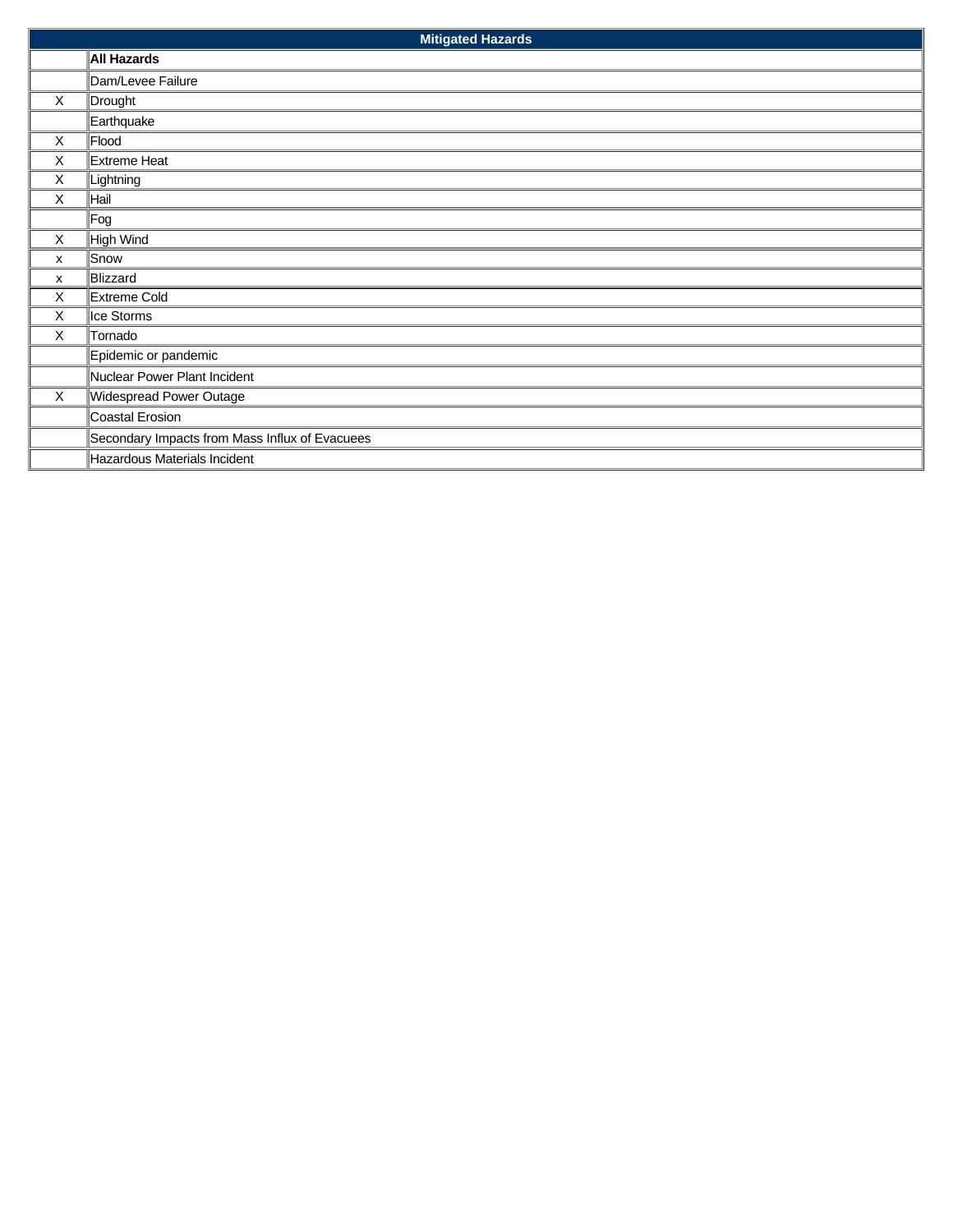## [6.2 Action O4.17](https://oakpark.isc-cemp.com/Cemp/Details?id=8336757)

| <b>Mitigation Action</b>                                       | COVID-19 Mitigation                                                                                                                                                                                                                                                                                                                                                                                                                                         |
|----------------------------------------------------------------|-------------------------------------------------------------------------------------------------------------------------------------------------------------------------------------------------------------------------------------------------------------------------------------------------------------------------------------------------------------------------------------------------------------------------------------------------------------|
| <b>Year Initiated</b>                                          | 2020                                                                                                                                                                                                                                                                                                                                                                                                                                                        |
| Applicable Jurisdiction                                        | Village of Oak Park                                                                                                                                                                                                                                                                                                                                                                                                                                         |
| <b>Lead Agency/Organization</b>                                | Village of Oak Park                                                                                                                                                                                                                                                                                                                                                                                                                                         |
| Supporting<br>Agencies/Organizations                           |                                                                                                                                                                                                                                                                                                                                                                                                                                                             |
| Applicable Goal                                                | Protect the lives, health, safety, and property of the citizens of Cook County from the impacts of natural hazards.<br>٠<br>Protect public services and critical facilities, including infrastructure, from loss of use during natural hazard<br>events.<br>Involve stakeholders to enhance the local capacity to mitigate, prepare for, and respond to the impacts of natural<br>٠<br>hazards.<br>Develop, promote, and integrate mitigation action plans. |
|                                                                | Promote public understanding of and support for hazard mitigation.<br>٠                                                                                                                                                                                                                                                                                                                                                                                     |
| Potential Funding Source                                       | FEMA Grants, State Grants, Local Funds                                                                                                                                                                                                                                                                                                                                                                                                                      |
| <b>Estimated Cost</b>                                          | High                                                                                                                                                                                                                                                                                                                                                                                                                                                        |
| Benefits (loss avoided)                                        | Minimize Loss of Life, Economic Productivity, and Minimize Virus Spread                                                                                                                                                                                                                                                                                                                                                                                     |
| <b>Projected Completion Date</b>                               | Ongoing                                                                                                                                                                                                                                                                                                                                                                                                                                                     |
| <b>Priority and Level of Importance</b><br>(Low, Medium, High) | <b>High Priority</b>                                                                                                                                                                                                                                                                                                                                                                                                                                        |
| Benefit Analysis (Low, Medium,<br>High)                        | High—Project will provide an immediate reduction of risk exposure for life and property                                                                                                                                                                                                                                                                                                                                                                     |
| Cost Analysis (Low, Medium, High)                              | High—Existing funding will not cover the cost of the project; implementation would require new revenue through an<br>alternative source (for example, bonds, grants, and fee increases).                                                                                                                                                                                                                                                                    |
| Actual Completion Date                                         |                                                                                                                                                                                                                                                                                                                                                                                                                                                             |

|                            | Recommended Mitigation Action/Implementation Plan and Project Description |
|----------------------------|---------------------------------------------------------------------------|
| Action/Implementation Plan | Vaccine Administration                                                    |
| and Project Description:   | <b>IPPE Acquisition and Distribution</b>                                  |

| Mitigation Action and Project Maintenance |            |                 |
|-------------------------------------------|------------|-----------------|
| Year                                      | Status     | <b>Comments</b> |
| 2019                                      |            |                 |
| 2020                                      | <b>New</b> |                 |
| $\parallel$ 2021                          |            |                 |
| 2022                                      |            |                 |
| 2023                                      |            |                 |